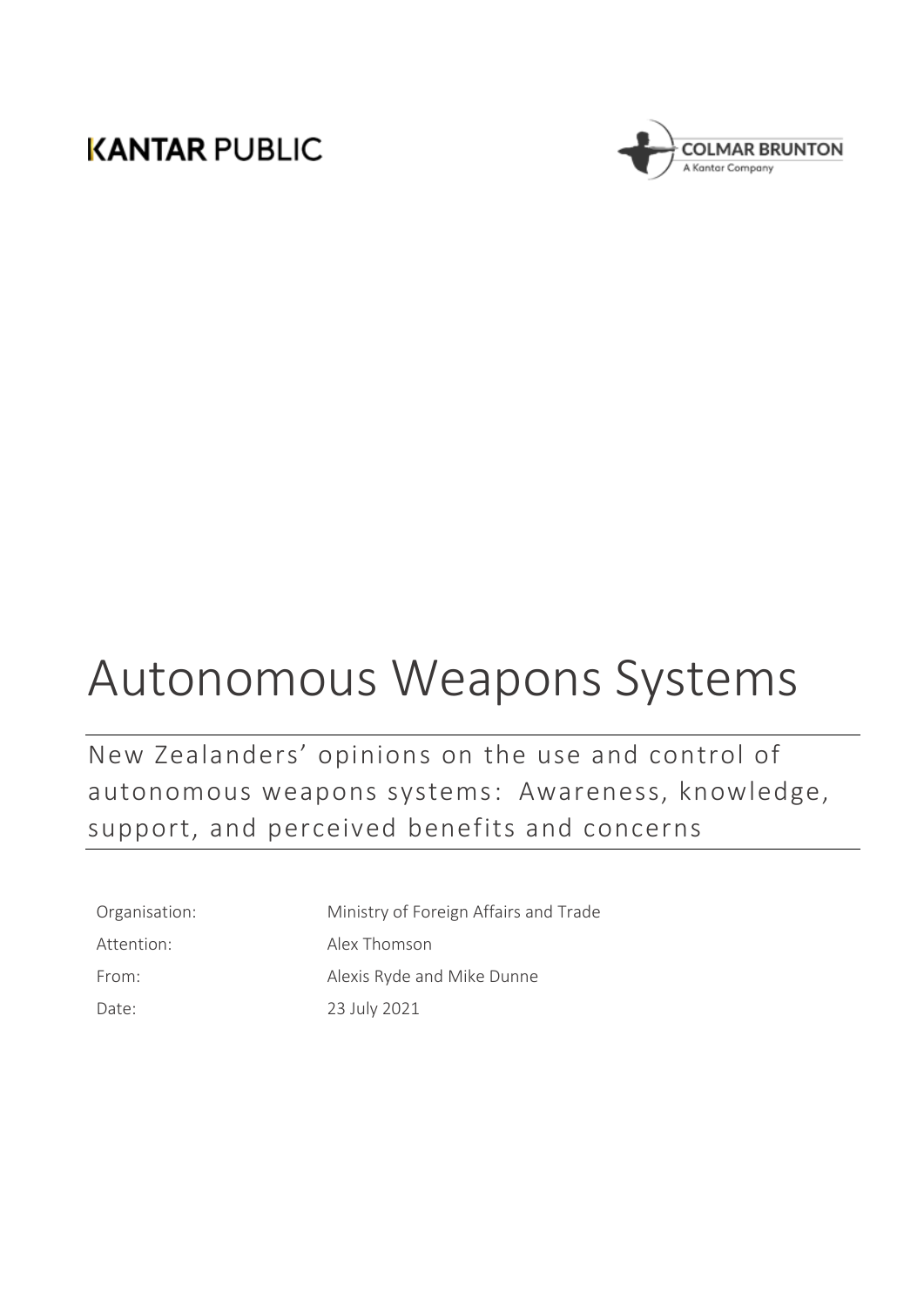# Table of Contents

| 1.                                                                                |       |                                                                                                             |  |  |  |
|-----------------------------------------------------------------------------------|-------|-------------------------------------------------------------------------------------------------------------|--|--|--|
| 2.                                                                                |       |                                                                                                             |  |  |  |
| 3.                                                                                |       |                                                                                                             |  |  |  |
|                                                                                   | 3.1   |                                                                                                             |  |  |  |
|                                                                                   | 3.2   |                                                                                                             |  |  |  |
|                                                                                   | 3.3   |                                                                                                             |  |  |  |
|                                                                                   | 3.4   |                                                                                                             |  |  |  |
| 4.                                                                                |       |                                                                                                             |  |  |  |
| 5.                                                                                |       |                                                                                                             |  |  |  |
|                                                                                   | 5.1   |                                                                                                             |  |  |  |
|                                                                                   | 5.2   |                                                                                                             |  |  |  |
|                                                                                   | 5.3   |                                                                                                             |  |  |  |
|                                                                                   |       |                                                                                                             |  |  |  |
|                                                                                   | 6.1   |                                                                                                             |  |  |  |
|                                                                                   | 6.2   |                                                                                                             |  |  |  |
|                                                                                   | 6.2.1 |                                                                                                             |  |  |  |
|                                                                                   | 6.3   |                                                                                                             |  |  |  |
|                                                                                   | 6.3.1 |                                                                                                             |  |  |  |
| Advocacy for controls on the development and use of autonomous weapons systems 14 |       |                                                                                                             |  |  |  |
|                                                                                   | 7.1   |                                                                                                             |  |  |  |
|                                                                                   | 7.2   |                                                                                                             |  |  |  |
|                                                                                   | 7.2.1 | Differences in perception between opposers and supporters of New Zealand advocating for controls of AWS  16 |  |  |  |
|                                                                                   | 7.3   |                                                                                                             |  |  |  |
|                                                                                   | 7.3.1 |                                                                                                             |  |  |  |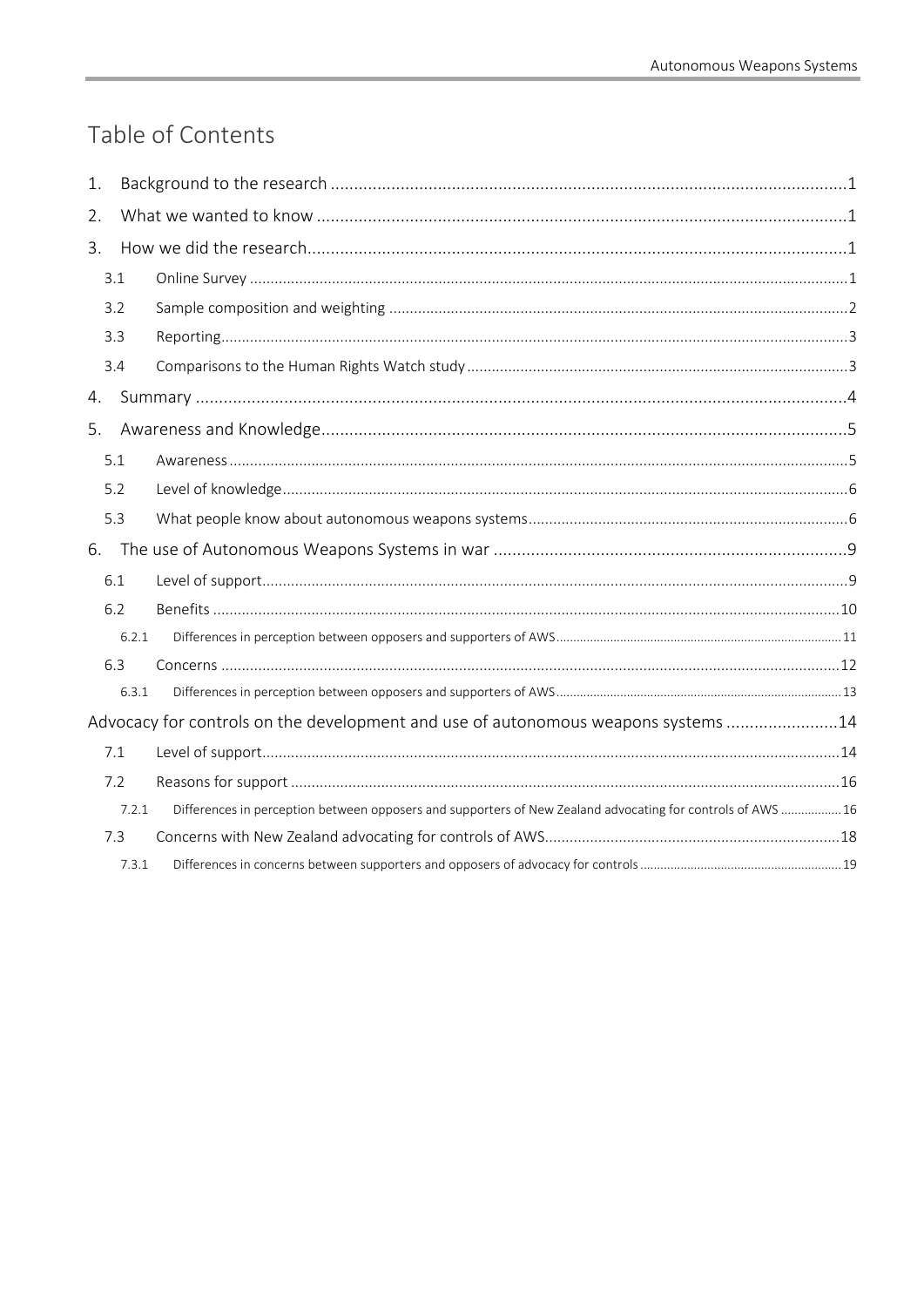# <span id="page-2-0"></span>1. Background to the research

Globally there is growing debate around the legal, political and ethical implications of the use of autonomous weapons systems (AWS). There are multiple countries involved in this debate, and while some are actively developing their AWS capabilities, others have called for a total ban on both their use and development. Given this, the Ministry of Foreign Affairs and Trade (MFAT) is in the process of developing a policy position on AWS that will enable the New Zealand government to better engage with the issue internationally.

In 2020, the Human Rights Watch conducted surveys in 28 countries to gauge public opinion on the use of AWS in war. While the level of opposition varies between countries, in all but one of them (India) the majority of the population oppose AWS.

While polls and surveys of the public have been conducted overseas, including the Human Rights Watch 2020 survey, none of these have included a New Zealand voice. This research opens an opportunity to hear the views of New Zealanders on AWS to inform policy development.

Kantar Public (formerly Colmar Brunton) were commissioned to conduct a survey with a sample of the New Zealand population to understand their stance on the development, use and control of AWS.

# <span id="page-2-1"></span>2. What we wanted to know

The overarching objective of this research was to understand the New Zealand public's sentiment towards AWS in order to inform policy development. Specifically we wanted to understand:

- what New Zealanders know about AWS
- the level of support or opposition for their use in war
- the perceived benefits and concerns with their use.

In addition, it is important to understand the level of support New Zealanders have of the New Zealand government advocating for national and international controls on the regulation of AWS as well as the benefits and concerns with this advocacy. Further, we also set out to understand how results compare to the Human Rights Watch 2020 survey in order to gauge where New Zealand sits in relation to other countries.

# <span id="page-2-2"></span>3. How we did the research

# <span id="page-2-3"></span>3.1 Online Survey

The research was conducted via an online survey with a nationally representative sample of New Zealanders aged 18 and over using both the Colmar Brunton and Dynata research panels. The Colmar Brunton panel includes over 100,000 New Zealanders who have agreed to take part in research for Flybuys points. Dynata is the other leading panel provider in New Zealand.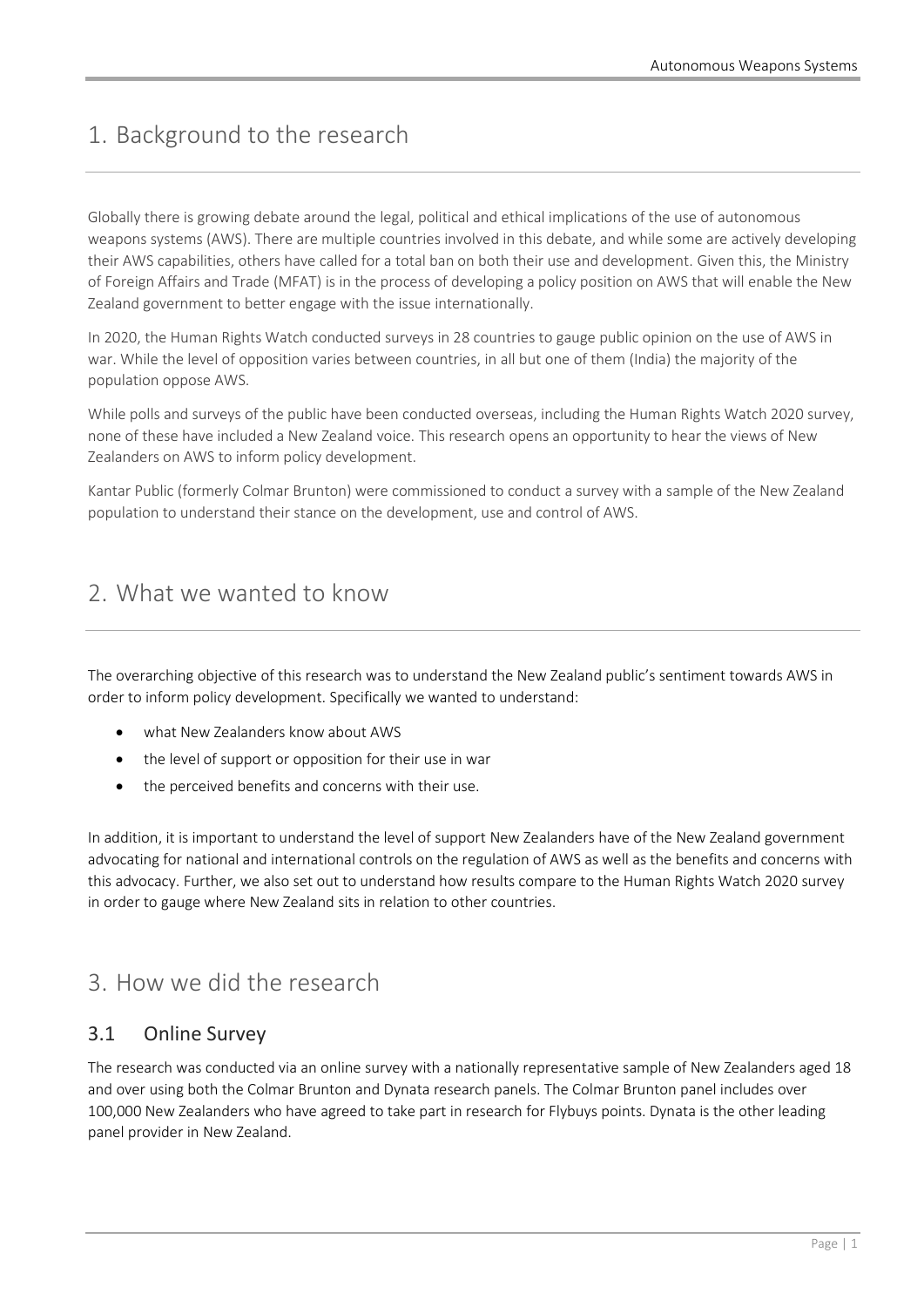Respondents received an email inviting them to complete the survey in exchange for Flybuys. Targeted reminders were sent to those who did not initially respond.

All interviewing took place between 28 June and 9 July 2021.

A total of 2,000 respondents aged 18 and over completed the survey. Results from a sample this size have a maximum margin of error of +/- 2.2%.

# <span id="page-3-0"></span>3.2 Sample composition and weighting

Interviewing targets were put in place for age by gender, region, ethnicity and household income by household size to ensure we spoke to a range of people across the New Zealand population. To account for sample imbalances created by the sampling process, the final sample was post-weighted to match the New Zealand 18+ population as per the 2018 Census.

Sample profile below:

|                                | Unweighted               |      | Weighted                  |       |
|--------------------------------|--------------------------|------|---------------------------|-------|
|                                | $\overline{\phantom{a}}$ | $\%$ | $\boldsymbol{\mathsf{n}}$ | $\%$  |
| All New Zealand (total sample) |                          | 100% | 2000                      | 100%  |
| Males<br>Females               |                          | 49%  | 970                       | 49%   |
|                                |                          | 51%  | 1024                      | 51%   |
| Gender Diverse                 | 5                        | 0.3% | $\,$ 6 $\,$               | 0.3%  |
| 18-29 year olds                | 438                      | 22%  | 434                       | 22%   |
| 30-39 year olds                | 336                      | 17%  | 342                       | 17%   |
| 40-49 year olds                | 343                      | 17%  | 341                       | 17%   |
| 50-59 year olds                | 340                      | 17%  | 340                       | 17%   |
| 60-69 year olds                | 272                      | 14%  | 274                       | 14%   |
| 70 years and over              | 271                      | 14%  | 270                       | 13%   |
| NZ European                    | 1493                     | 75%  | 1471                      | 74%   |
| Māori                          | 370                      | 19%  | 260                       | 13%   |
| Pacific                        | 153                      | 8%   | 120                       | 6%    |
| Asian                          | 233                      | 12%  | 300                       | 15%   |
| Other ethnicity                | 111                      | 6%   | 104                       | $5%$  |
| Northland                      | 76                       | 4%   | 76                        | 4%    |
| Auckland                       | 673                      | 34%  | 669                       | 33%   |
| Waikato                        | 196                      | 10%  | 195                       | 10%   |
| Bay of Plenty                  | 132                      | 7%   | 131                       | 7%    |
| Gisborne                       | 20                       | 1%   | 20                        | $1\%$ |
| Hawke's Bay                    | 69                       | 3%   | $71\,$                    | $4%$  |
| Taranaki                       | 51                       | 3%   | 50                        | 2%    |
| Manawatu-Whanganui             | 102                      | 5%   | 102                       | $5%$  |
| Wellington                     | 218                      | 11%  | 216                       | 11%   |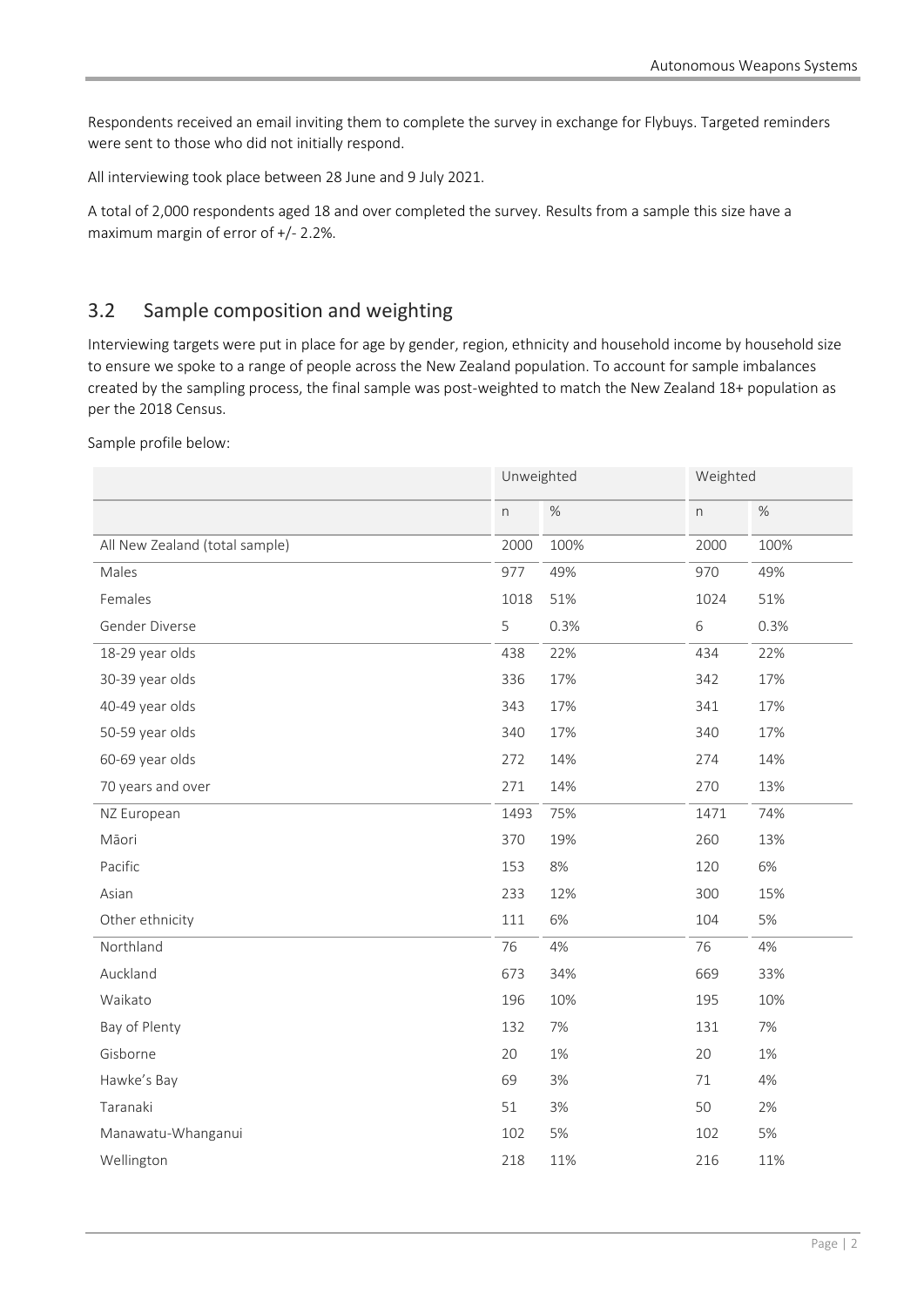| Tasman      | 22  | 1%  | 22  | 1%  |
|-------------|-----|-----|-----|-----|
| Nelson      | 20  | 1%  | 22  | 1%  |
| Marlborough | 18  | 1%  | 20  | 1%  |
| West Coast  | 11  | 1%  | 13  | 1%  |
| Canterbury  | 258 | 13% | 255 | 13% |
| Otago       | 94  | 5%  | 96  | 5%  |
| Southland   | 40  | 2%  | 41  | 2%  |
|             |     |     |     |     |

### <span id="page-4-0"></span>3.3 Reporting

This document outlines the survey findings. It summarises the findings overall and makes comparisons between subgroups such as age, gender, ethnicity and region.

Any differences noted in the report between sub-groups are statistically significant, unless otherwise stated. This means we are 95% confident the difference is genuine, rather than a chance result that can occur from surveying a sample of the population.

Statistically significant differences are also denoted in the charts by the following symbols:

 $\wedge \nabla$ If a triangle is pointing upwards then it is significantly higher, and if it is pointing downwards significantly lower.

# <span id="page-4-1"></span>3.4 Comparisons to the Human Rights Watch study

In some sections of the report comparisons are made between this study and the research conducted for the Human Rights Watch. The Human Rights Watch study was conducted online, and the methodological section of the report noted that for 18 of the 28 countries surveyed<sup>1</sup> the sample could be considered representative of the total adult population of that country. The report also noted that the sample from the remaining 10 countries<sup>2</sup> were more connected than the general population and that results from these countries should not be considered fully nationally representative.

We suggest caution when making comparisons between the current research and the Human Rights Watch research. This caution is advised because of potential, but unknown, methodological differences.

<sup>1</sup> Countries in the Human Rights Watch study with high internet penetration: Argentina, Australia, Belgium, Canada, France, Germany, Hungary, Italy, Japan, Netherlands, Poland, Norway, South Korea, Spain, Sweden, Switzerland, Great Britain, and the U.S.A.

<sup>&</sup>lt;sup>2</sup> Countries in the Human Rights Watch study with lower internet penetration: Brazil, Mainland China, India, Israel, Mexico, Peru, Russia, Saudi Arabia, South Africa, and Turkey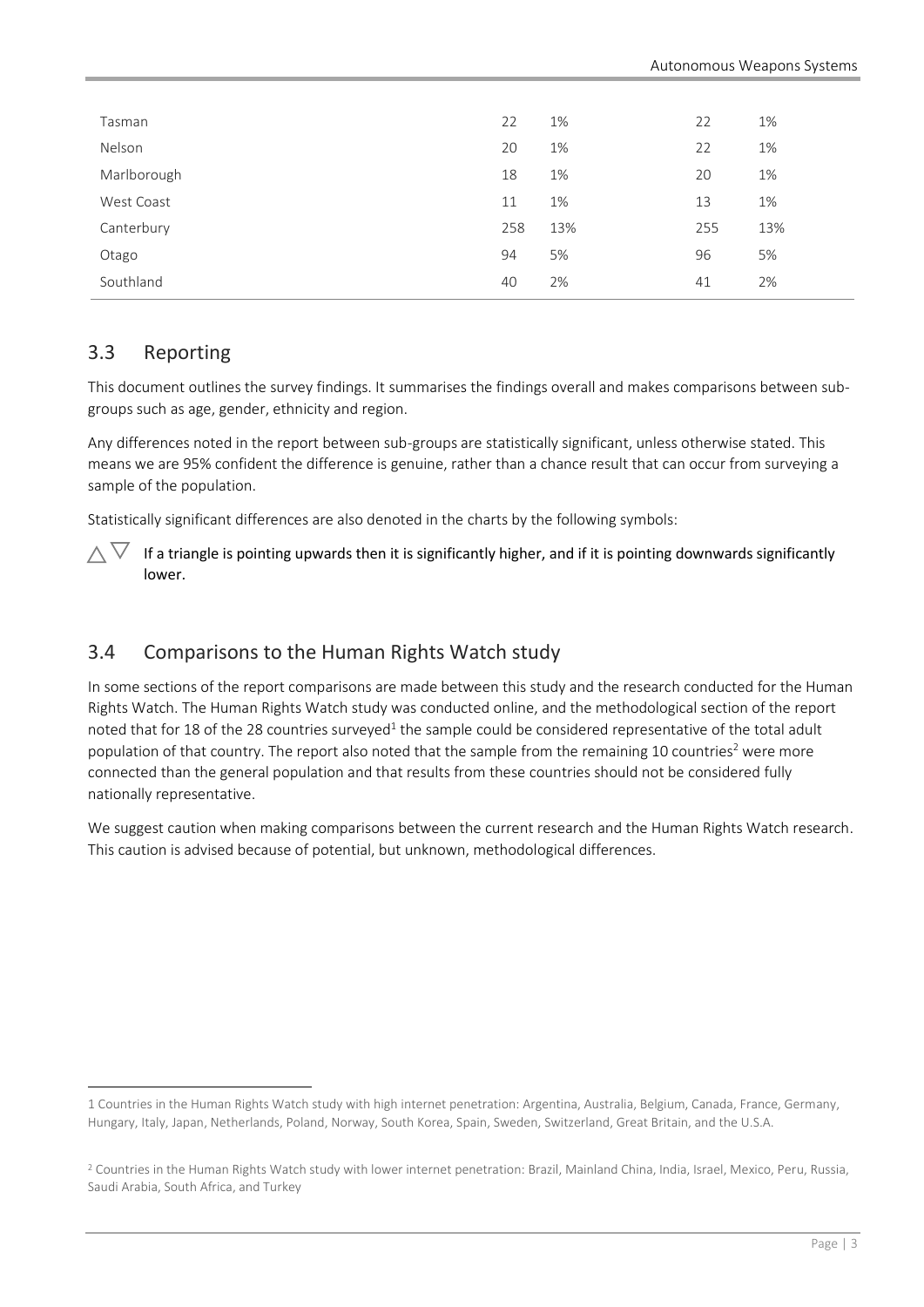# <span id="page-5-0"></span>4. Summary

#### New Zealanders have low awareness and knowledge of AWS

Only 15% of the population say they have a good or basic understanding of what AWS are. Seventy-nine percent of the population say they either haven't heard of AWS before or aren't sure whether they have.

#### High opposition to the use of AWS in war

The vast majority of New Zealanders oppose the use of AWS (72%). When comparing this result to the Human Rights Watch study, New Zealand has the third highest level of opposition to the use of AWS (behind Sweden and Turkey). Interestingly, the more knowledge someone perceives they have about AWS the more likely they are to say they support their use.

#### Unreliability, morality and unaccountability are the greatest concerns with the use of AWS

The greatest concern New Zealanders have with AWS is that they would be subject to technical failures, with six in ten New Zealanders feeling this way. Additionally, just over half the population are concerned about (a) the moral line AWS would cross and (b) the lack of accountability that comes with taking human control out of the equation.

#### New Zealanders are split in their support of New Zealand advocating for national and international controls

New Zealanders are less united in their views around New Zealand advocating for controls on the development and use of AWS. While half support New Zealand advocating for controls, 30% of the population are in opposition.

#### Nearly half of New Zealanders think we should be taking the threat of AWS seriously

Forty-seven percent of New Zealanders believe New Zealand should be taking the threat of AWS seriously, and a further 39% think New Zealand should be taking a firm position on the control of AWS. Just over a third of the population give New Zealand's legacy in taking the lead in issues such as this as a reason for supporting controls (36%).

#### There are concerns about the risk controls pose to New Zealand's security

The risk to New Zealand's security is by far the biggest concern when it comes to advocating for controls on the development and use of AWS with 32% of the population feeling this way.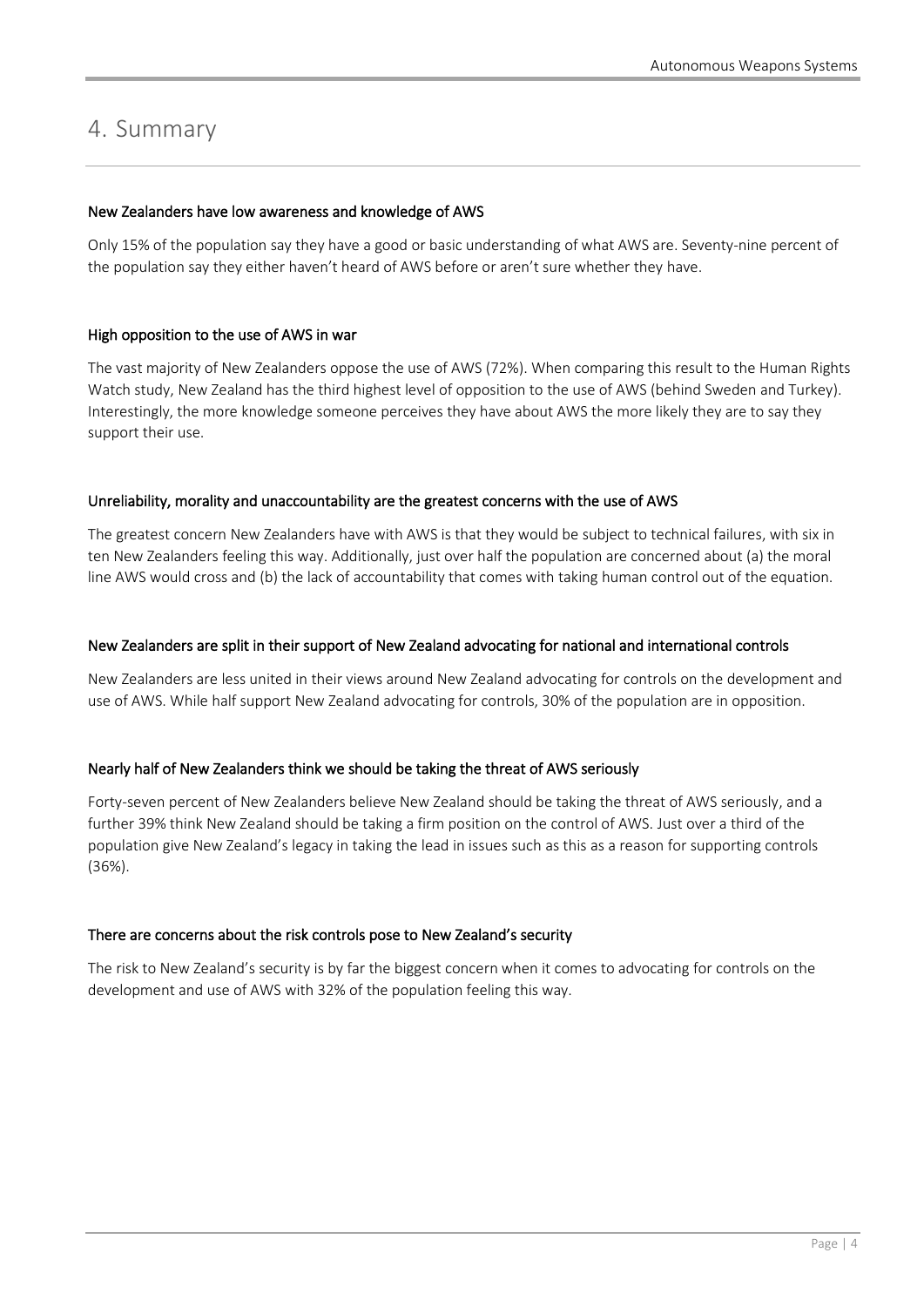# <span id="page-6-0"></span>5. Awareness and Knowledge

To contextualise the findings around support and perceptions of AWS we first asked whether respondents were aware of AWS and how much knowledge they thought they had about them.

### <span id="page-6-1"></span>5.1 Awareness

The majority of New Zealanders are unaware of AWS with 21% having heard of them before.

#### *Figure 1: Awareness of Autonomous Weapons Systems*



Base: All New Zealanders aged 18+ (n=2,000)

There are some clear demographic differences between those who are aware of AWS and those who are not. Men have significantly higher awareness than women (36%, compared to 8%), and men aged under 60 have higher awareness than men aged 60+ (39%, compared to 25%). Education also plays a role in how aware New Zealanders are of AWS. Those who have no formal qualifications or who have achieved secondary school or equivalent as their highest educational attainment are significantly less likely to have heard of AWS than those with higher educational attainment (11%, compared to 26%).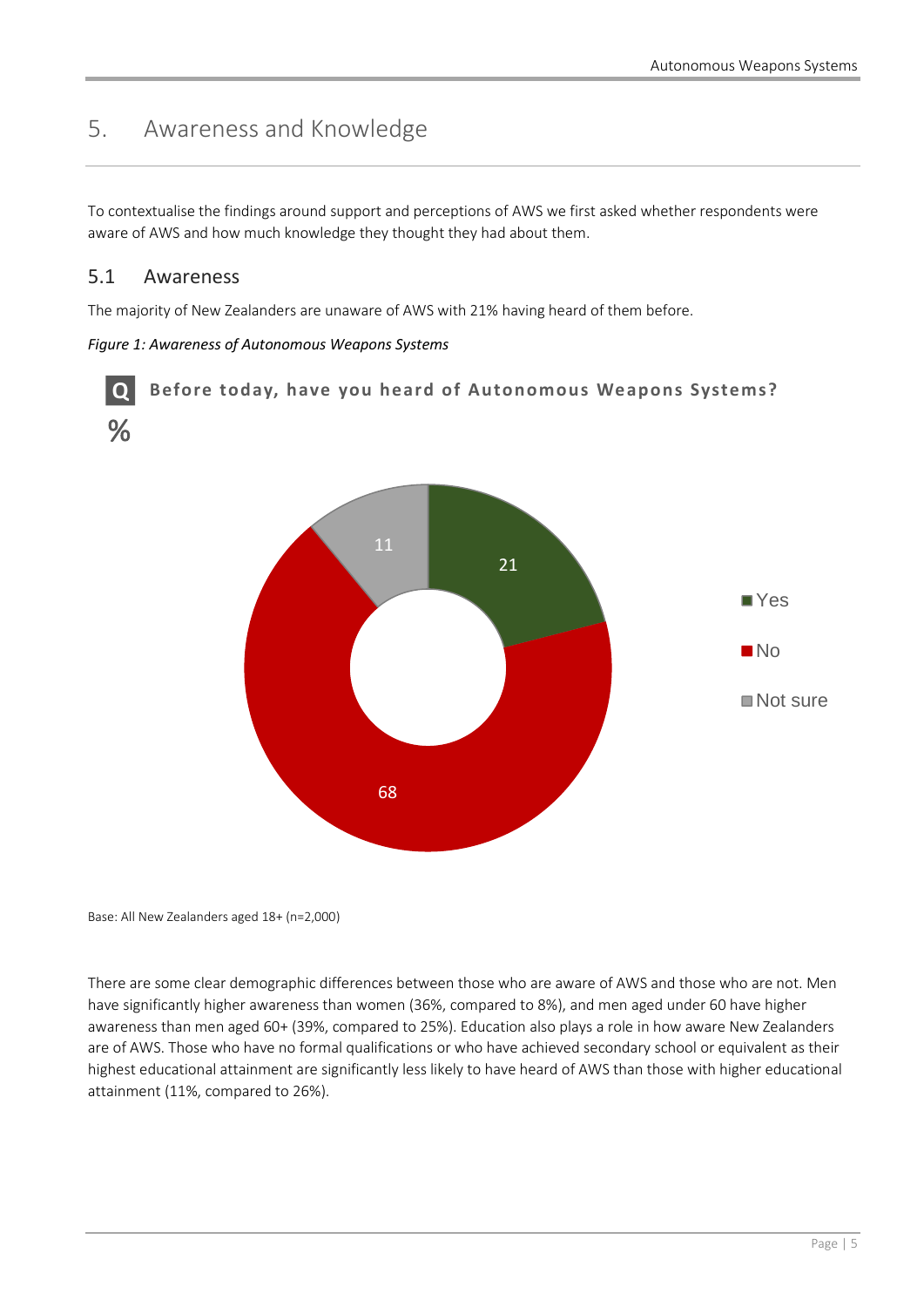# <span id="page-7-0"></span>5.2 Level of knowledge

Low awareness translates into little knowledge of AWS across the New Zealand population. Fifteen percent of New Zealanders have some understanding of AWS. This is comprised of 2% who have a good understanding and 13% who have a basic understanding, while 7% have just seen or heard the name before. As previously noted, the majority of the population have no knowledge of AWS (79%).



#### *Figure 2: Knowledge of Autonomous Weapons Systems in total population*

Men are more likely than average to say they have some knowledge of AWS (25%), although still only 3% would say they have a good understanding (compared to 2% of the general population). Again, men aged under 60 are more likely than average to feel they have knowledge than their older counterparts (28%, compared to 19% of men aged over 60). NZ Europeans are more likely than average to say they have knowledge, while Asian New Zealanders are less likely (16% and 10% respectively).

### <span id="page-7-1"></span>5.3 What people know about autonomous weapons systems

Before showing respondents any information about AWS, we first asked an open ended question of those who had heard of them before, asking them to describe what they knew. Their responses were then coded. While many were able to describe AWS as being weapons systems that don't need humans to control them, confusion does exist about how they work and their difference to drones and other types of weapons. People who had previously stated to have some knowledge of AWS were likely to describe AWS more accurately. However, even some people who claim to

Base: All New Zealanders aged 18+ (n=2,000)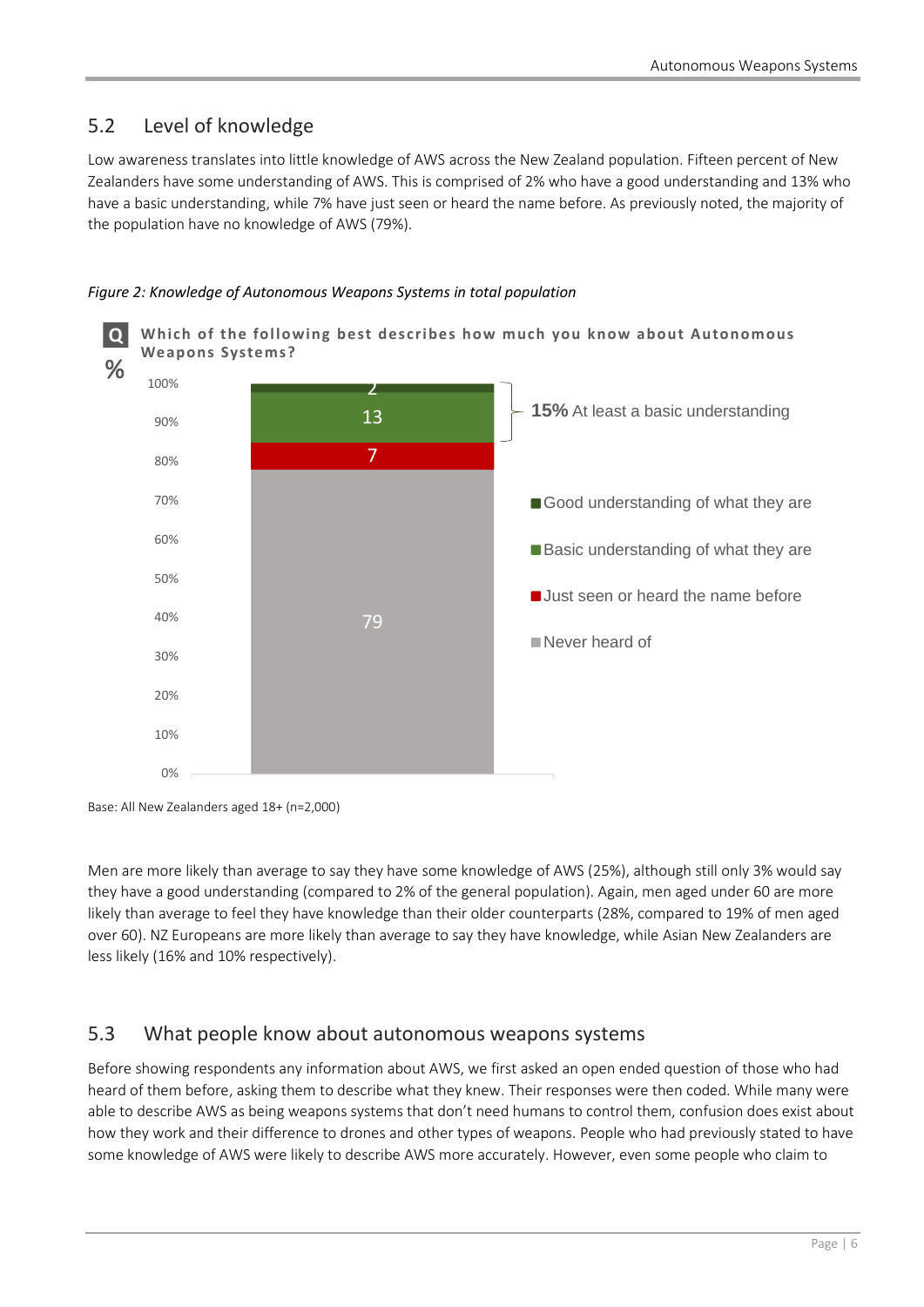have good knowledge compare AWS to drones when describing them. Some of the comments from respondents are below:

*"A weapon system that can be pre-programmed to engage a certain type of target and engage without human approval when that target comes into range or detection area."* Male, 30-39, NZ European, Canterbury, Good understanding of AWS

*"Used in the military in the form of robots or drones that can be remotely controlled to open fire or drop bombs."*

Male, 30-39, NZ European, Bay of Plenty, Good understanding of AWS

*"Robot weapons systems that can operate independently of human input, to seek and engage targets."* Male, 50-59, NZ European & Māori, Canterbury, Good understanding of AWS

*"Vehicles/devices (such as drones) capable of carrying out attacks unmanned."* Male, 40-49, NZ European & Samoan, Auckland, Basic understanding of AWS

*"Things like drones, machines that wage war without having people involved."* Female, 60-69, NZ European, Otago, Basic understanding of AWS

*"Drones and robots that can hunt without direct human control."* Male, 30-39, NZ European, Hawke's Bay, Basic understanding of AWS

*"Automated robots or machines that kill based on their own artificial intelligence without human control."* Male, 50-59, Another European ethnicity, Bay of Plenty, Basic understanding of AWS

*They are systems that function on their own - they do not require a person to deploy the weaponry."* Female, 30-39, NZ European, Wellington, Basic understanding of AWS

*"They are killer robots run by algorithms."* Male, 60-69, NZ European, Bay of Plenty, Just seen or heard the name

*"It basically means robotic weapons, killer robots or slaughterbots, operate in the air, on land, on water, under water, or in space, which turns a defensive system with artificial technology to identify the target which to be destroyed."*

Male, 18-29, Chinese, Auckland, Just seen or heard the name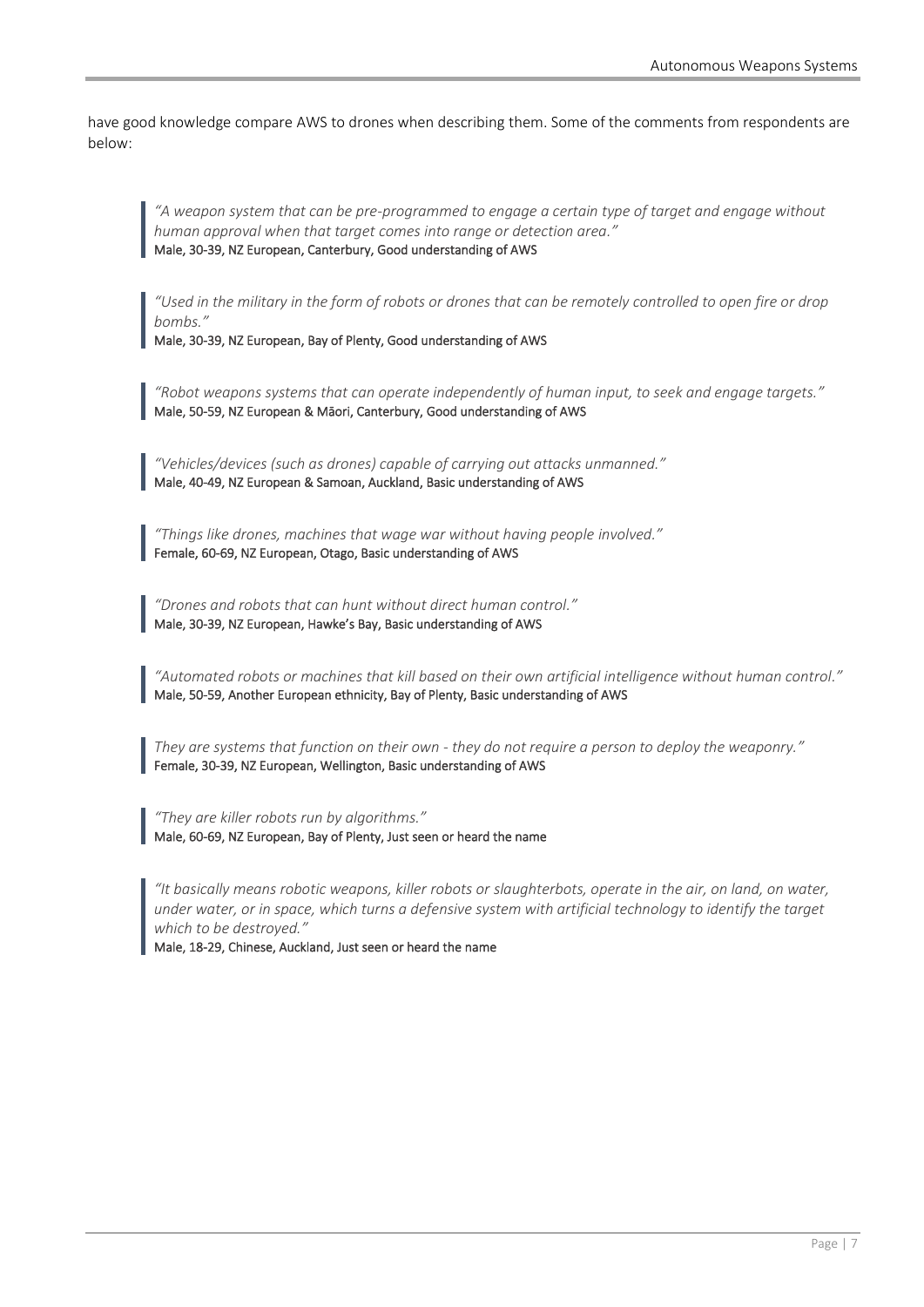Twenty-eight percent of people described AWS as being AI weapons systems that don't need a human to control them, while 19% described them as being able to engage / shoot based on predetermined parameters. Seventeen percent described them as being able to search, detect or identify targets independently. People who had already stated to have some knowledge of AWS were significantly more likely to use these descriptions (34%, 24% and 21% respectively). Additionally, 10% described AWS as being robots or robotic weapons. Conversely, 10% of people described AWS as being drones.

#### *Figure 3: Descriptions of Autonomous Weapons Systems*



Base: New Zealanders aged 18+ who are aware of autonomous weapons systems (n=425)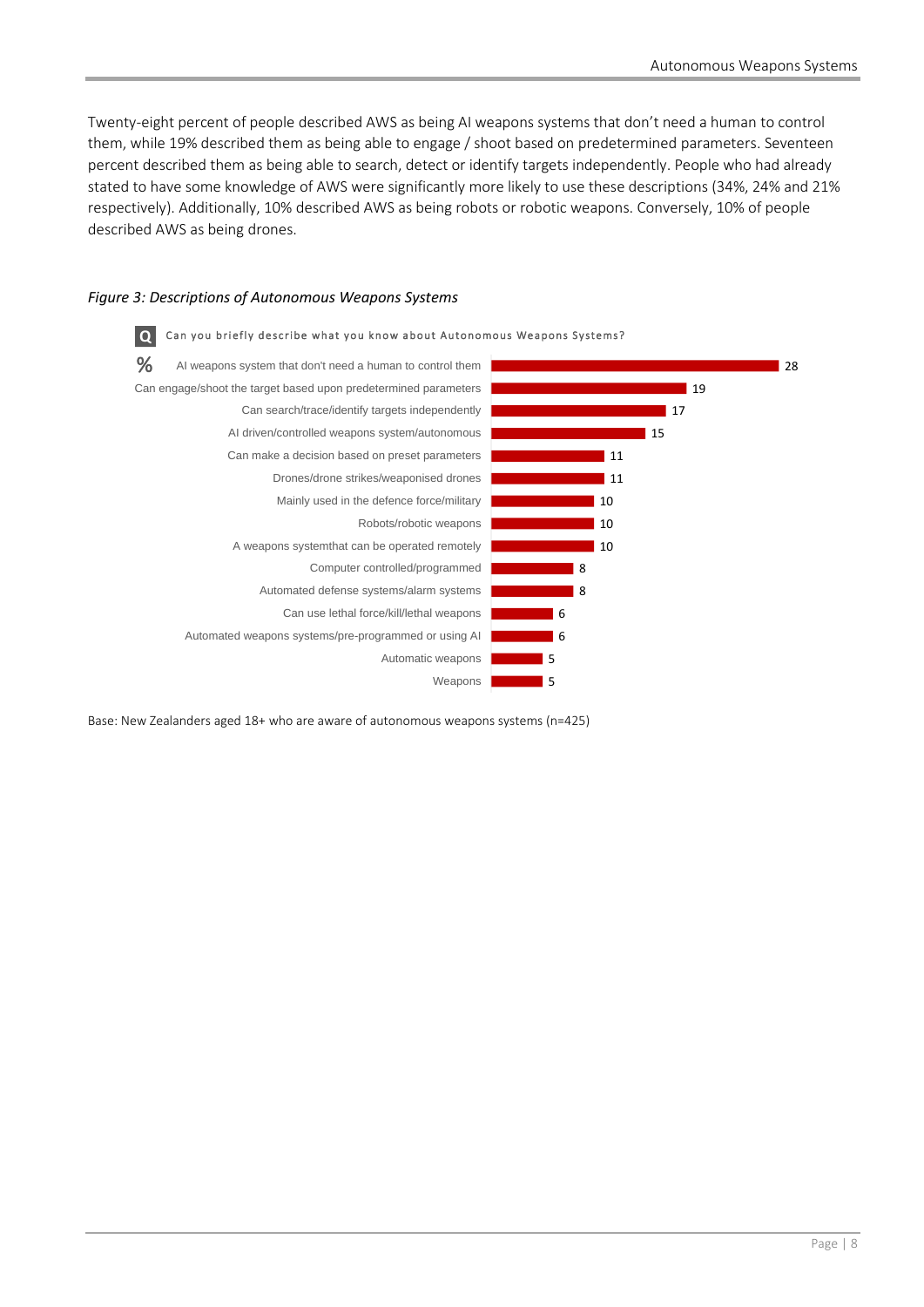# <span id="page-10-0"></span>6. The use of Autonomous Weapons Systems in war

# <span id="page-10-1"></span>6.1 Level of support

*"We have a moral obligation to work towards peace as much as we can. This will never be achieved if we condone such systems."*

Female, 70+, NZ European & Māori, Canterbury

The majority (72%) of the New Zealand population oppose the use of AWS in war, in fact half strongly oppose their use. This puts New Zealand in the group of countries with the highest levels of opposition, behind only Sweden (76%) and Turkey (73%). <sup>3</sup>

#### *Figure 4: Support and opposition for the use of AWS in war*



Base: All New Zealanders aged 18+ (n=2,000)

Across all demographic groups (based on gender, age, ethnicity, geographic location, income or educational attainment), more New Zealanders oppose AWS than support it. However, there are some demographic differences with regards to how strongly different groups are opposed to the use of AWS. Women are more likely than men to oppose the use of AWS (81%, compared to 62%). Age also plays a factor in how much a person opposes the use of AWS in war. As a persons' age increases so too does their strength of opposition to AWS. Interestingly, NZ Europeans have higher than average opposition to AWS (74%) while Asian New Zealanders are less likely than average to oppose their use (63%).

There is a link between how much knowledge someone perceives to have about AWS and how much they oppose their use in war. People who have never heard of AWS before are more likely to be opposed than people who state to have some understanding of AWS (76%, compared to 62%).

<sup>&</sup>lt;sup>3</sup> Source: Human Rights Watch Survey 202[0 https://www.hrw.org/news/2021/02/02/killer-robots-survey-shows-opposition-remains](https://www.hrw.org/news/2021/02/02/killer-robots-survey-shows-opposition-remains-strong)[strong](https://www.hrw.org/news/2021/02/02/killer-robots-survey-shows-opposition-remains-strong)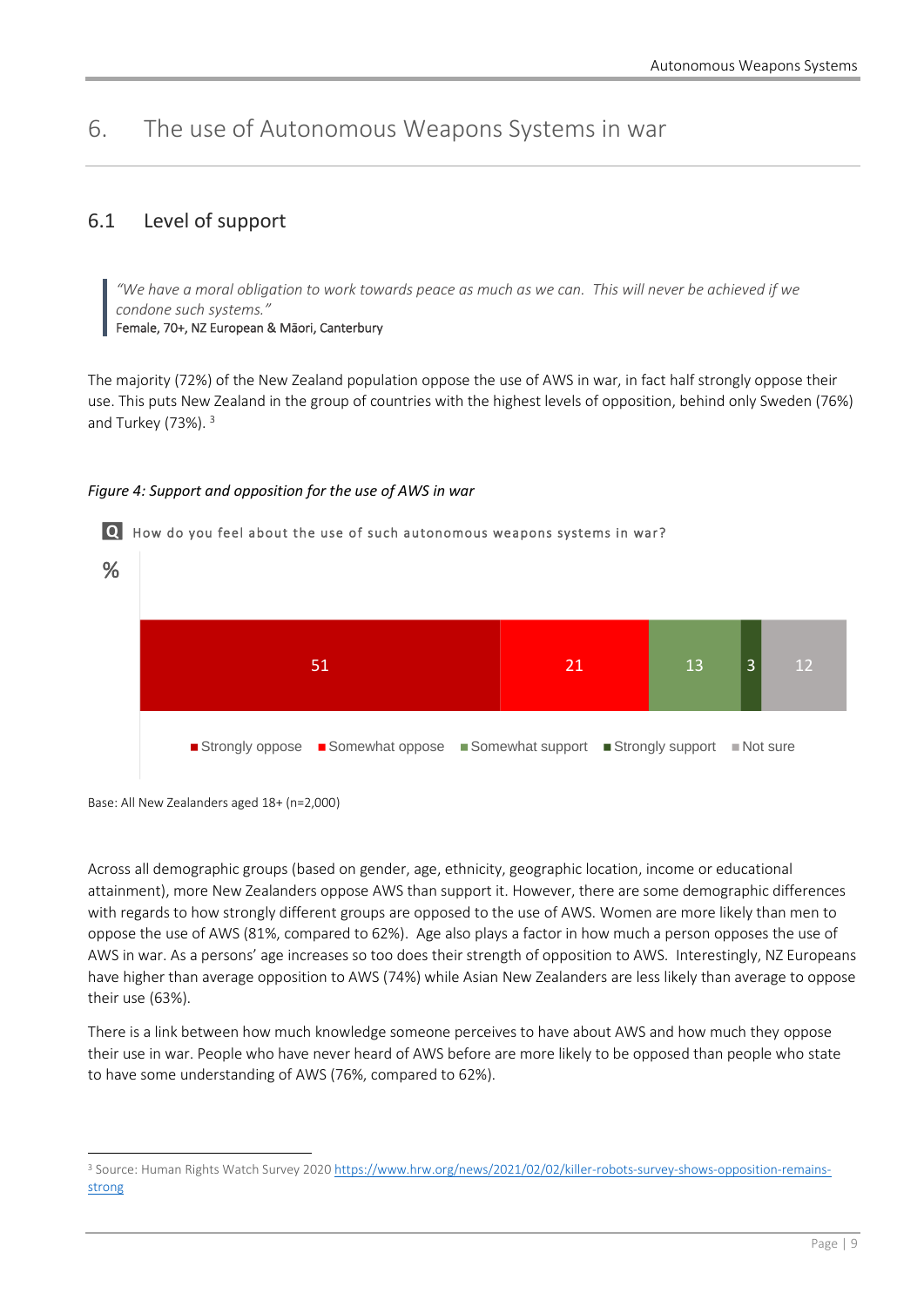# <span id="page-11-0"></span>6.2 Benefits

*"They are great for a country's defence but using them to attack people is a different subject."* Male, 40-49, NZ European & Māori, Auckland

Overall, the biggest perceived benefits of AWS are enhancement of military capability and reduction of harm or injury to military personnel (respectively 31% and 28% of the population perceive these to be benefits). Twenty-three percent of New Zealanders see the reduction of human error as a benefit, and 22% see a benefit in reduced costs of military activity. Sixteen percent of New Zealanders agree reduced harm and injury to civilians is a benefit of AWS. Conversely, 27% of the population do not see any benefit in the use of AWS.

#### *Figure 5: Perceived benefits of AWS*



Base: All New Zealanders aged 18+ (n=2,000)

Women are more likely to see no benefit in the use of AWS (31%, compared to 27% on average), while men are more likely to see a range of benefits. New Zealanders aged 60+ are also more likely to see no benefit to AWS (41%).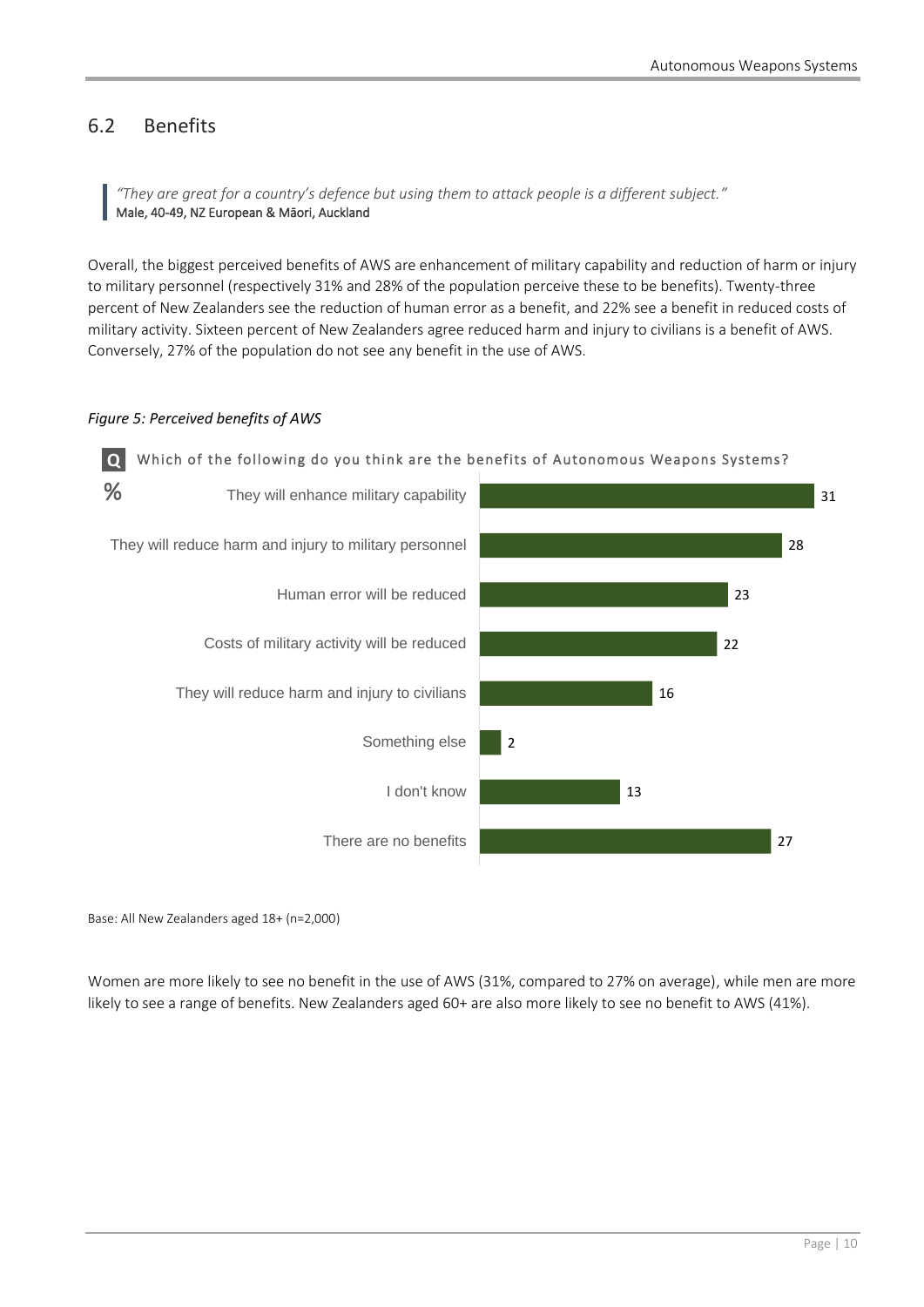### <span id="page-12-0"></span>6.2.1 Differences in perception between opposers and supporters of AWS

Unsurprisingly, those who support the use of AWS are much more likely to see their benefits compared to those who oppose.

#### *Figure 6: Differences in perceived benefits between opposers and supporters of AWS*



Base: New Zealanders in support of AWS (n=307), New Zealanders in opposition to AWS (n=1,453)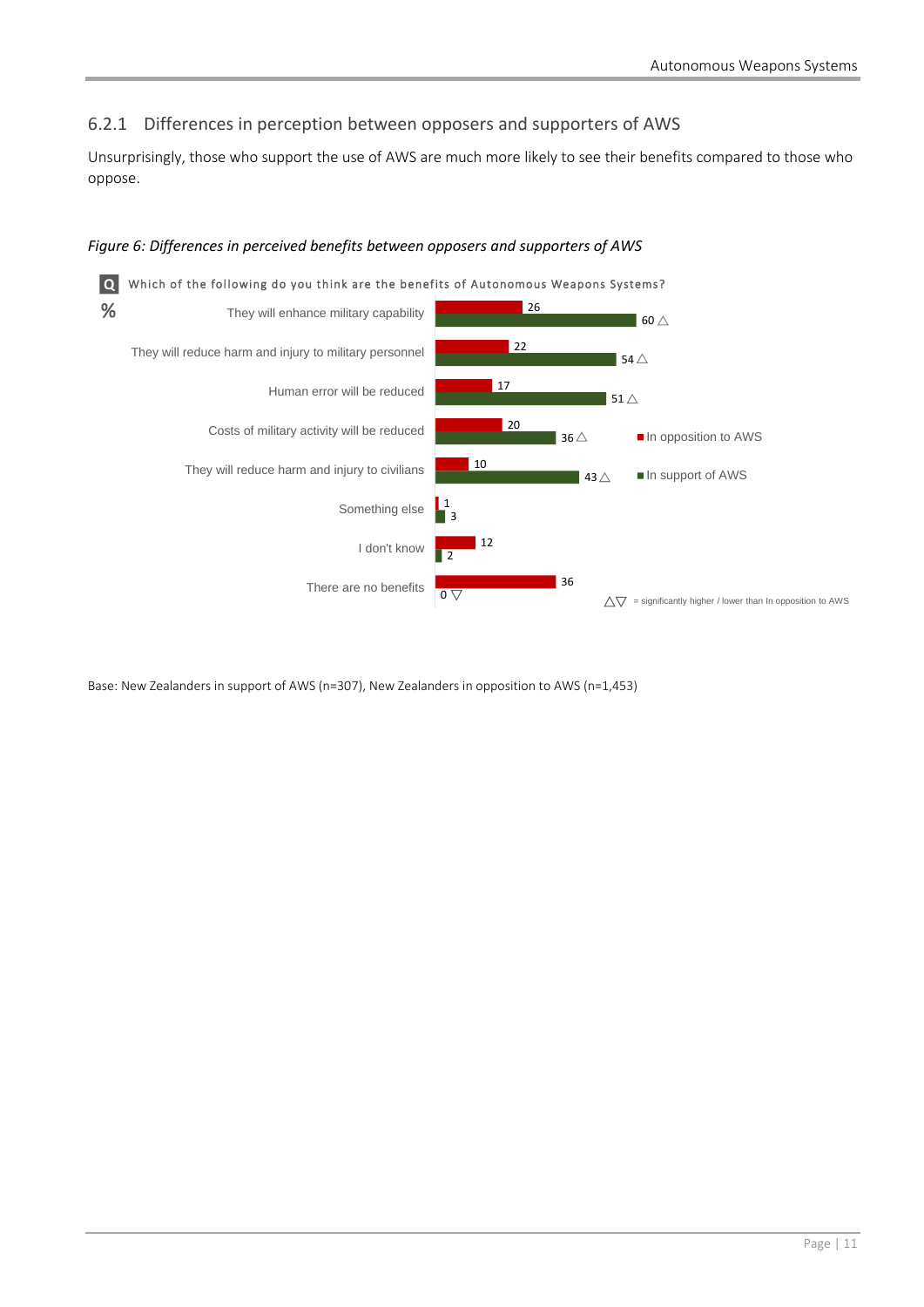60

# <span id="page-13-0"></span>6.3 Concerns

*"There is a place for them, but I have concerns around the reliability of the technology and their ability to be hacked."*

Male, 40-49, NZ European, Taranaki

There are three main concerns with AWS. Sixty percent of New Zealanders are concerned they would be subject to technical failures, while just over half are concerned about their morality and their lack of accountability (53% and 52%, respectively).

#### *Figure 7: Concerns with AWS*



**Q** Which of the following concerns do you have about Autonomous Weapons Systems?

They'd cross a moral line because machines They'd be subject to technical failures



Base: All New Zealanders aged 18+ (n=2,000)

Men and women differ in their concerns with AWS. Women are more likely to be concerned with their morality (57%, compared to 49% of men) and less likely to be concerned with their cost (13%, compared to 18% of men). Further, younger New Zealanders (aged 18-29) are more likely than average to be concerned with the costs and legality of AWS (22% and 20%, respectively).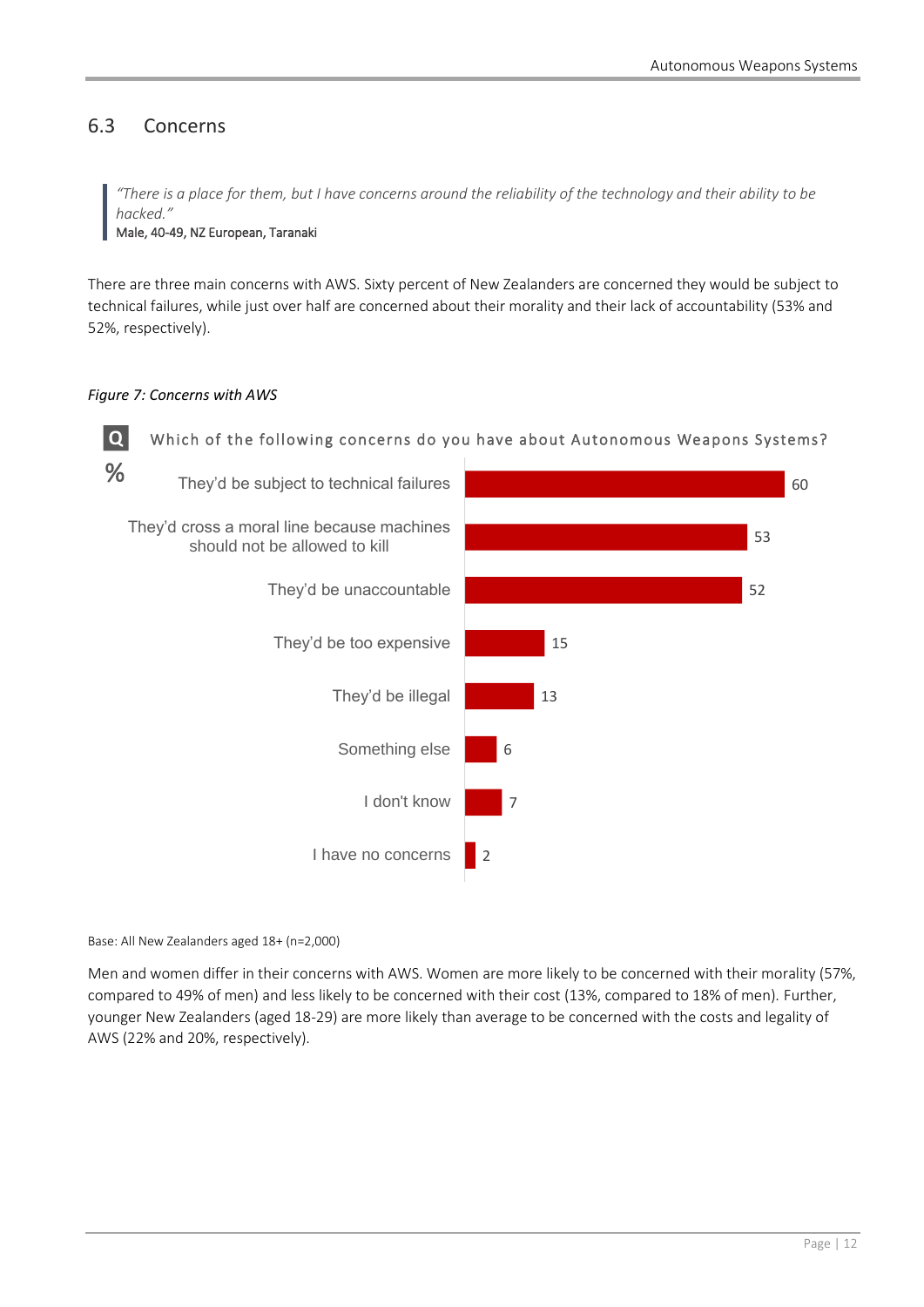### <span id="page-14-0"></span>6.3.1 Differences in perception between opposers and supporters of AWS

While supporters and opposers are generally in agreement in their concern with the possibility of AWS being subject to technical failures, that is where the similarity ends. Opposers of AWS are much more concerned with the morality and lack of accountability of AWS compared with people who support AWS. In contrast, supporters of AWS are more concerned with the financial cost of AWS.

Notably, the ranking of concerns differs when compared to the Human Rights Watch 2020 survey. Opposers of AWS have a similar level of concern for morality, technical failures and unaccountability (64%, 63% and 60%, respectively) compared to the total results in the Human Rights Watch survey which had morality as the top concern above unaccountability and technical failures (66%, 53% and 42%, respectively).



*Figure 8: Differences in concerns between opposers and supporters of AWS*

Base: New Zealanders in support of AWS (n=307), New Zealanders in opposition to AWS (n=1,453)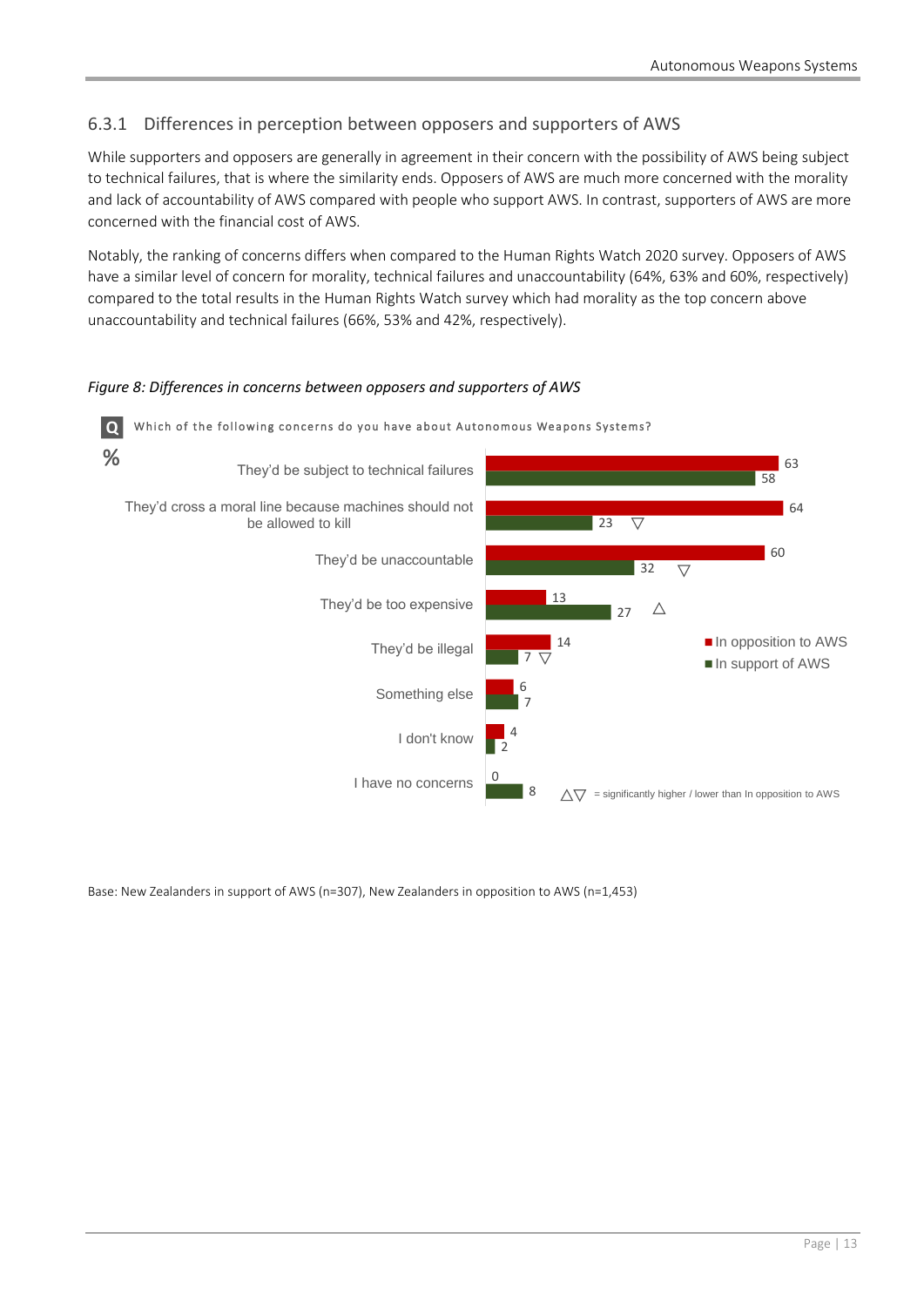<span id="page-15-0"></span>Advocacy for controls on the development and use of autonomous weapons systems

# <span id="page-15-1"></span>7.1 Level of support

*"New Zealand is currently in a very good position to act as a leader due to how well the pandemic has been managed so far. It is important to capitalize on this. Tackling AWS could be a good use of this respect and esteem."*

Male, 30-39, Another ethnicity, Otago

*"This is not our fight, we should support dialogue/discussion and advocate for a framework, but not push for controls…."*

Male, 18-29, NZ European, Wellington

New Zealanders are split in their support of New Zealand advocating for national and international controls on the development and use of AWS. While 49% support advocacy, 30% of the population are in opposition and a fifth (21%) do not have a view either way.



*Figure 9: Support and opposition for controls on the development and use of autonomous weapons systems*

Base: All New Zealanders aged 18+ (n=2,000)

The following groups have higher than average support for New Zealand to advocate for controls on the development and use of AWS:

- Men (51%)
- Aged 50+ (56%)
- NZ Europeans (53%)

The following groups have higher than average opposition to New Zealand advocating for controls:

• Women (36%)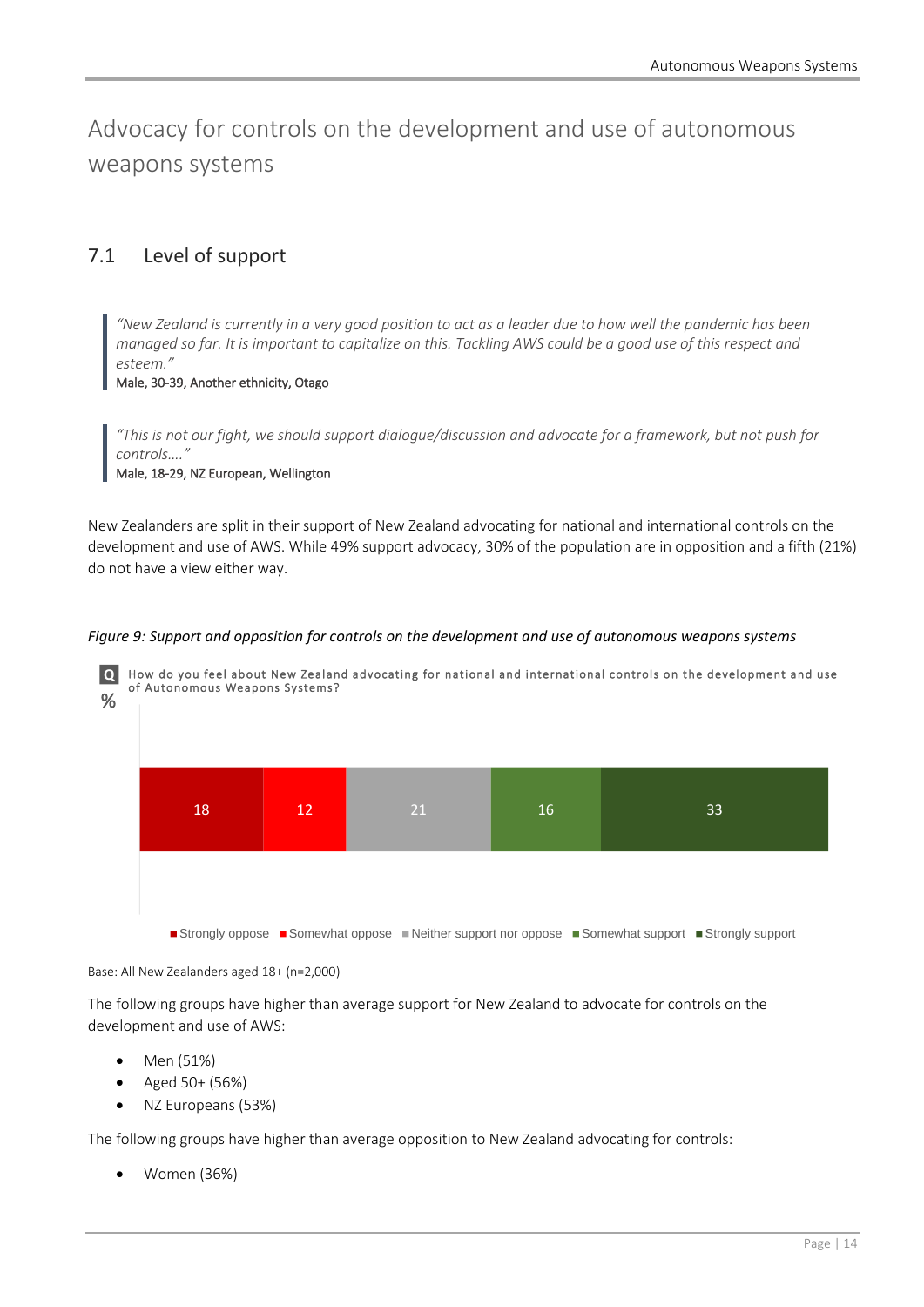- Aged 18-29 (38%)
- Pacific people (40%)

There is a link between level of opposition to the use of AWS and support for New Zealand advocating for their control. New Zealanders who oppose their use are more likely than average to support advocacy (53%). Interestingly, this group is polarised as they are also more likely than average to oppose New Zealand advocating for controls (35%).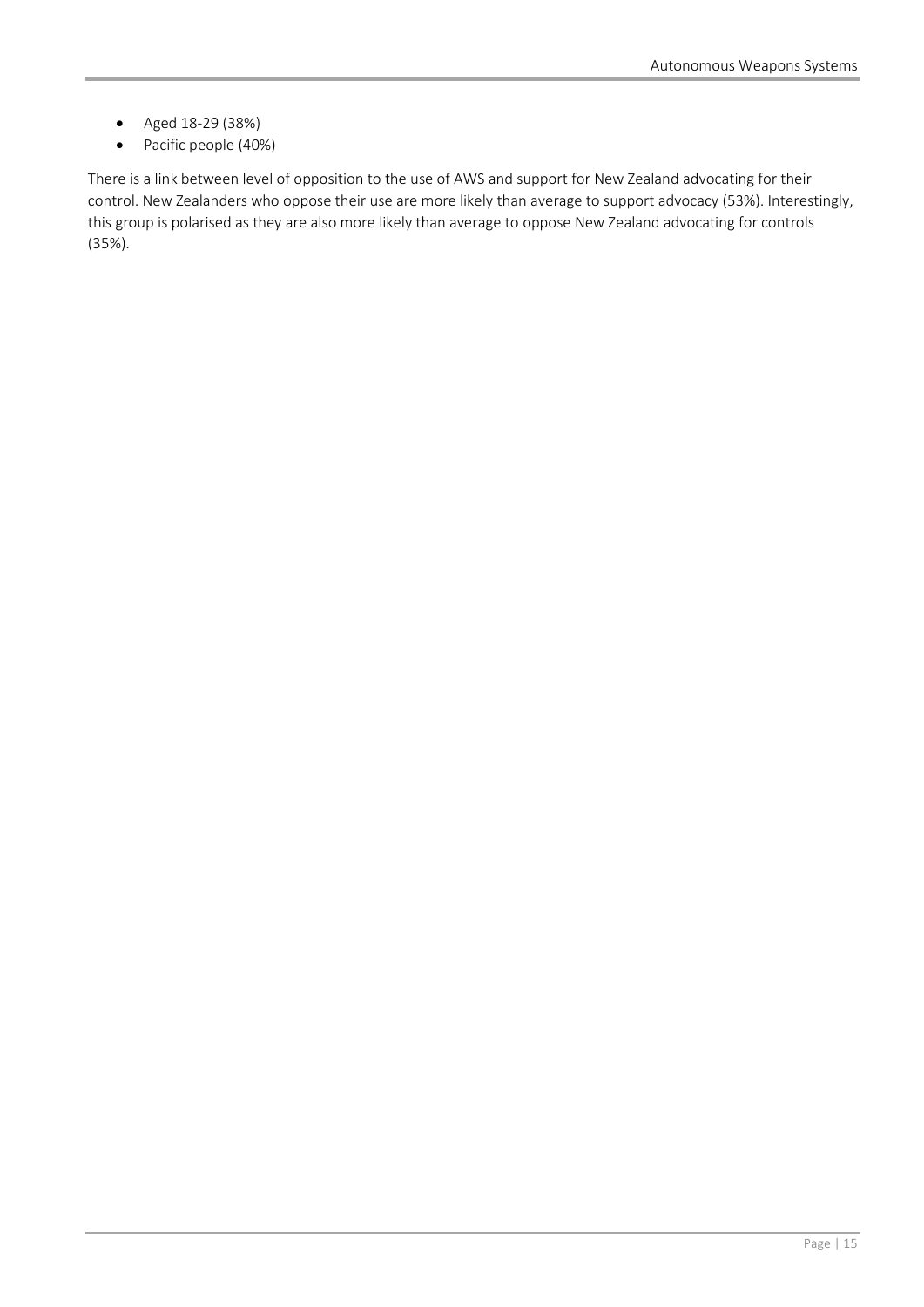# <span id="page-17-0"></span>7.2 Reasons for support

*"New Zealand should not be seen to be supporting anything that advocates for death of others."* Female, 18-29, NZ European & Asian, Waikato

Nearly half (47%) of New Zealanders believe that New Zealand needs to take the threat of AWS seriously and a further 39% believe they should be taking a firm position on the control of AWS. There is also some sentiment that New Zealand is known for taking the lead in issues such as this, illustrated by 36% of people who cite this as a reason they would support advocacy of controls. Further, 28% of New Zealanders believe controls will help save lives.

#### *Figure 10: Reasons for supporting advocacy for controls of AWS.*



Base: All New Zealanders aged 18+ (n=2,000)

Men are more likely than average to say controls of AWS will save lives (31%). Women are more likely than average to think New Zealand should be taking the threat of AWS seriously (50%), and this increases to 59% of women aged 40-49.

### <span id="page-17-1"></span>7.2.1 Differences in perception between opposers and supporters of New Zealand advocating for controls of AWS

New Zealanders who support New Zealand advocating for controls of AWS are significantly more likely than opposers to feel it is New Zealand's place to do so. Particularly they believe New Zealand needs to take the threat seriously and be seen to take a firm position. They are also more likely than opposers to agree that New Zealand has a history in taking the lead in these issues and that controls will help save lives.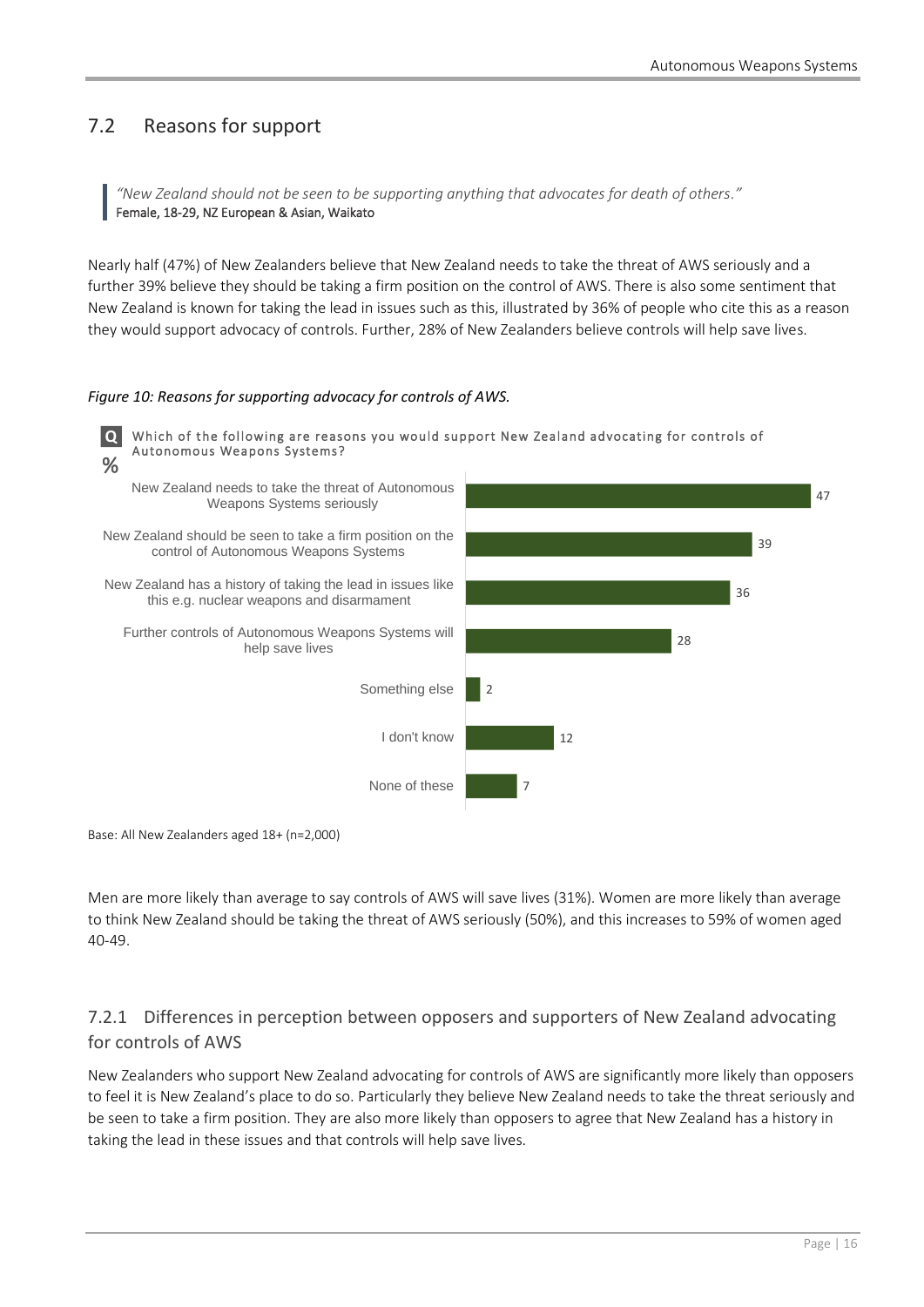#### *Figure 11: Differences in reasons for supporting advocacy*

**Q** Which of the following are reasons you would support New Zealand advocating for controls of Autonomous Weapons Systems?



Base: New Zealanders in support of advocacy (n=975), New Zealanders in opposition to advocacy (n=608)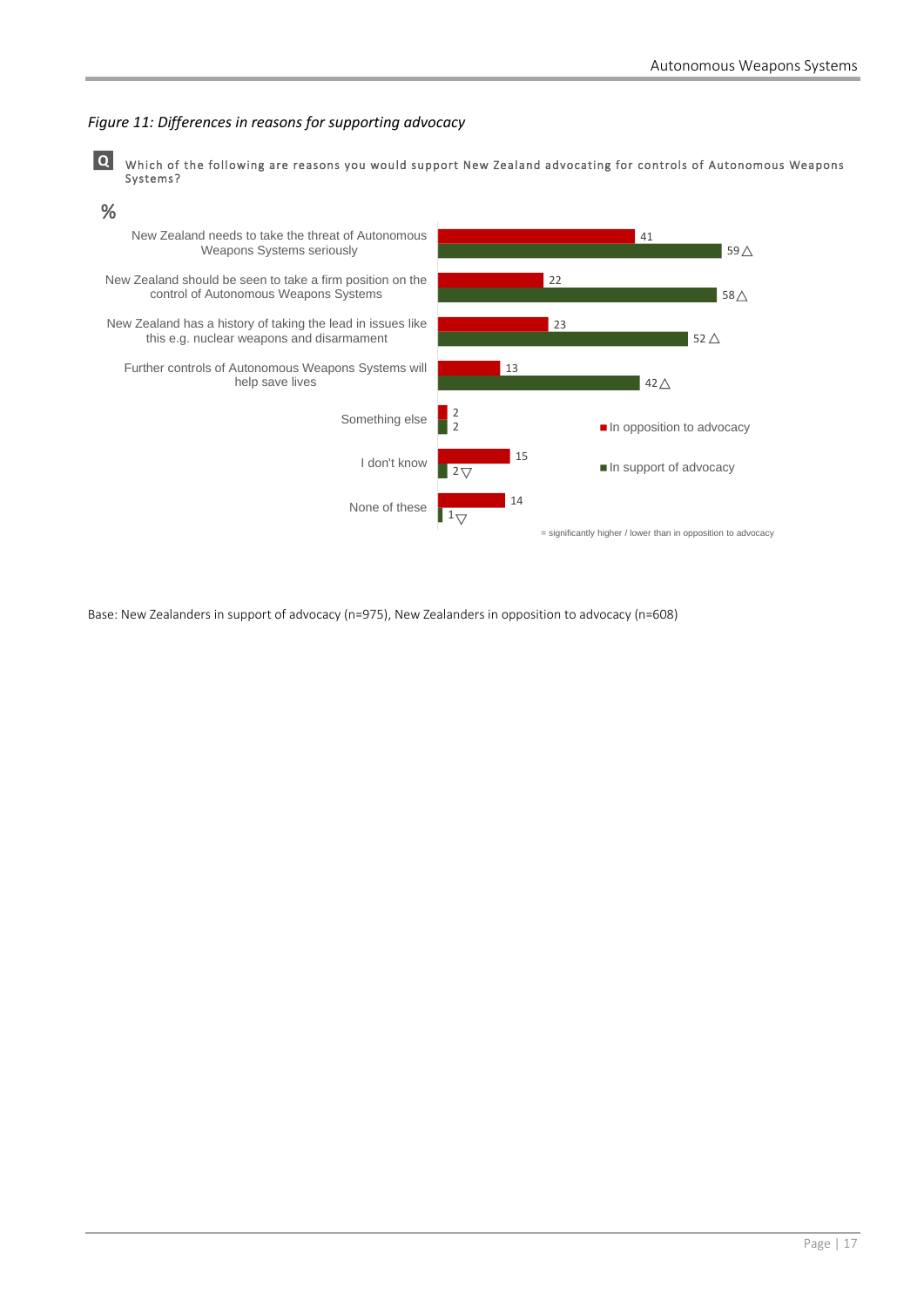# <span id="page-19-0"></span>7.3 Concerns with New Zealand advocating for controls of AWS

*"I hope the AWS does not proceed, it's a threat to humanity and the world."* Female, 30-39, Māori & Pacific, Waikato

The key concern New Zealanders have with advocating for controls of AWS is that it could put New Zealand's security at risk, with 32% feeling this way. To a much lesser extent there are concerns about inhibiting the development of artificial intelligence, not realising the benefits of AWS, stifling economic growth or that advocacy should be left to another country.

#### *Figure 12: Concerns with New Zealand advocating for controls of AWS*



Base: All New Zealanders aged 18+ (n=2,000)

For those who have concerns, the potential threat to New Zealand's security is the greatest concern they have regardless of their background or demographic. However, this is with the exception of those who support the use of AWS in war. This group has greater concern for the legitimate development of artificial intelligence (32%) and the benefits that would not be realised if controls were in place (33%).

Women are more concerned than average about the risk to New Zealand's security (35%) and this is even stronger among women aged 18-29 (42%) and 30-39 (39%). Men are more concerned than average about controls curbing the development of artificial intelligence (20%), suppressing economic growth (11%) and not realising the benefits of AWS (16%). Men aged 50-69 are more likely than average to have no concerns about advocating for controls (30%).